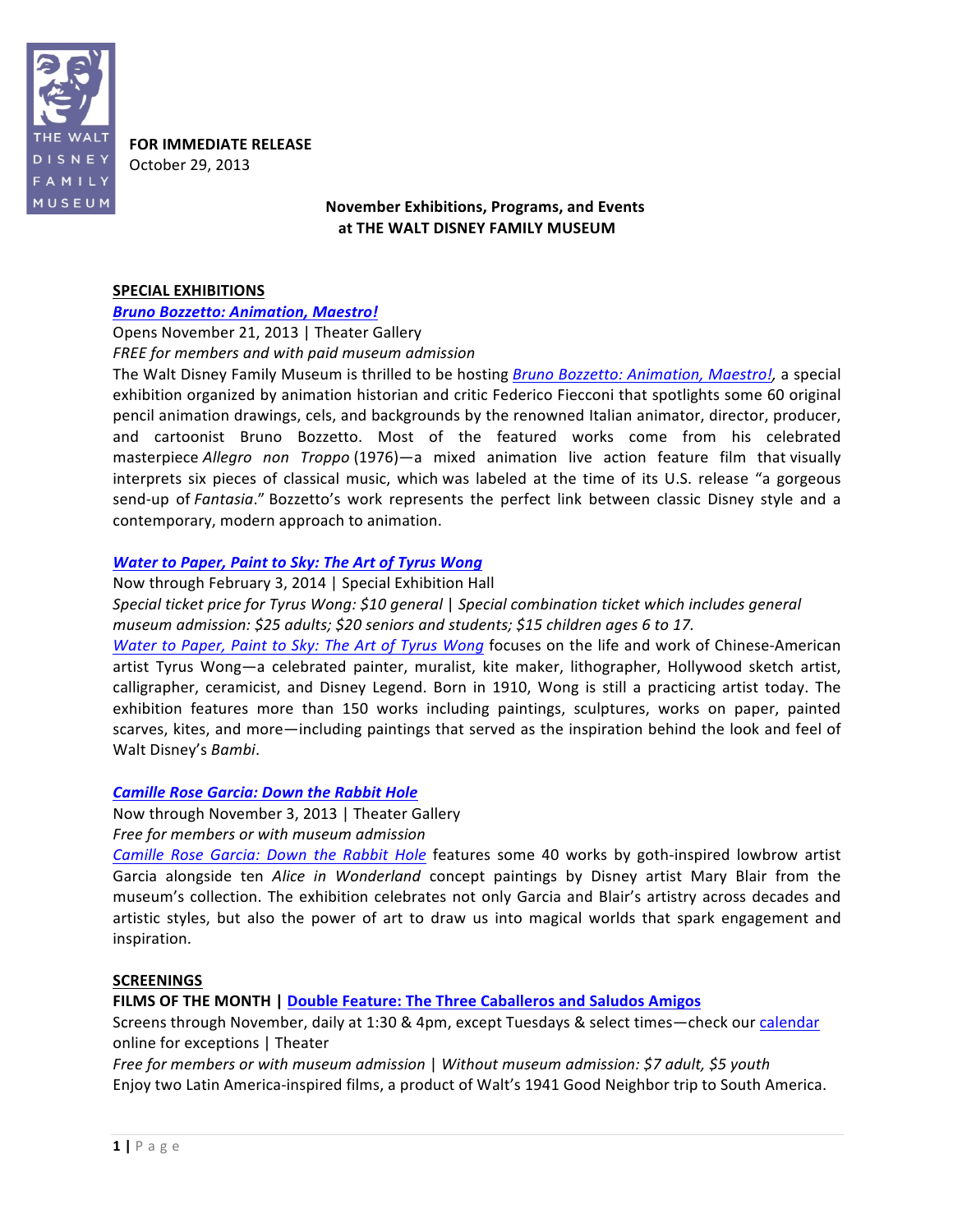### **Best of Bruno Bozzetto**

Wednesday through Sunday, November 20-24 | 11am, 1:30 & 4pm | Theater *Free for members or with museum admission* | Without museum admission: \$7 adult, \$5 youth A compilation of clips from the best of Bruno Bozzetto's feature and short films screening in celebration of new exhibition *Bruno Bozzetto, Animation, Maestro!* 

### **TALKS & DISCUSSIONS**

## TALK | Disney University: Walt's Vision for the Happiest Employees on Earth

Saturday, November 16 | 3pm | Theater

*Members:* \$18 adult | Non-members: \$20 adult, \$15 youth (ages 17 and under)

Doug Lipp, former head of training at Disney's corporate headquarters, and Disney Legend Jim Cora, retired chairman of Disneyland International, share inside stories of how Walt's vision for unparalleled hospitality and customer service were brought to life through Disney University and the efforts of founder Van France Appearance by special guest: former San Francisco Mayor, Art Agnos.

### **SPOTLIGHT TALKS | The Birth of Mickey Mouse**

Friday–Sunday, November 22-24 & November 29-December 1

11am, 1 & 3pm | Gallery 2b, Mickey Mouse exhibition

**Free for members or with museum admission** 

Join us for a gallery talk focusing on the origins of Walt Disney's breakthrough character during Mickey Mouse's birth month. Presented by a museum staff member, the talk highlights the first known sketches of Mickey Mouse, early Mickey memorabilia, and the advent of synchronized sound in cartoons.

## TALK | The Work and Genius of Animation Wizard Bruno Bozzetto

Saturday, November 23 | 3pm | Theater

*Members:* \$18 adult | Non-members: \$20 adult, \$15 youth (ages 17 and under)

Italian director and animator Bruno Bozzetto converses with curator Federico Fiecconi, film historian John Canemaker, and animation directors John Musker and David Silverman about Bozzetto's fascination with early Disney films and contributions to the art of animation.

# **CLASSES"& ACTIVITIES**

**WORKSHOP | Learn from the Masters: Day of the Dead with Camille Rose Garcia** 

Friday, November 1 | 6-8pm | Learning Center

*Members: \$55 | Non-member: \$60 adult, \$45 student (valid student ID required) | limited to 15 participants\$per\$class\$|\$ages\$18+*

Artist Camille Rose Garcia leads a workshop celebrating the Day of the Dead with artwork and costumes, presented in conjunction with Animate Your Night: The Skeleton Dance.

## **OPEN STUDIO | Creating Character**

Saturday & Sunday, November 2-3 & November 9-10| 1–4pm | Learning Center *Free for members or with museum admission* 

Explore the expressive traits of cartoon characters and develop a character of your own with help from animator and illustrator Cody Lyon (November 2-3) and museum staff (November 9-10).

## **WORKSHOP | Learn from the Masters: Creating Character**

Saturday November 16 | 11am-2:30pm |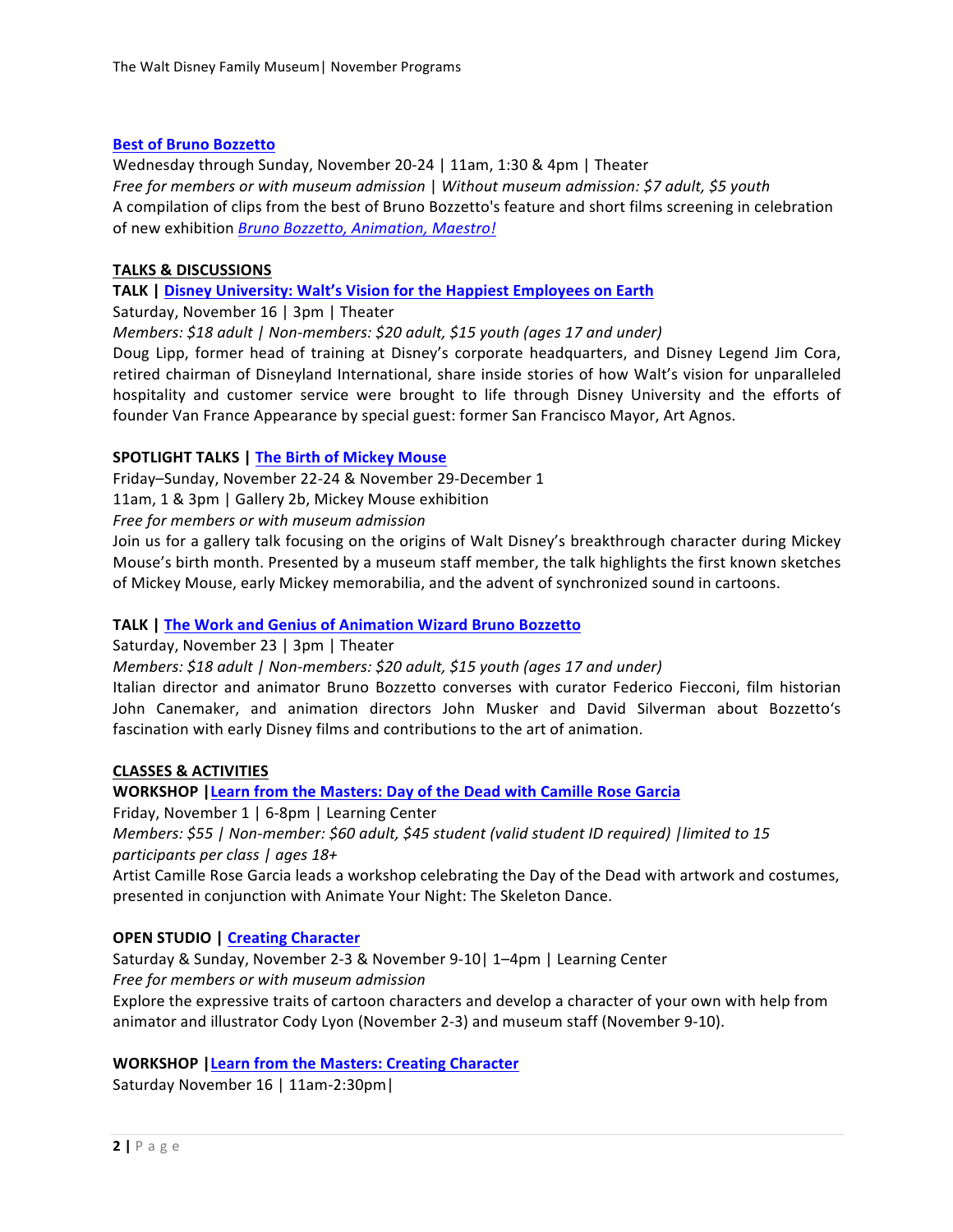*Members* \$55 | *Non-members: \$60, \$45 student (valid student ID required)* | *limited to 15 participants per\$class*|+*ages\$18+*

Artist Andy Gouveia will demonstrate his process for creating original character designs for illustrations, comics, storyboards, and murals. Learn how to develop a character, working through initial ideas, rough sketches, reference gathering, creating a sculpted bust, and completing a character rendering.

# **OPEN STUDIO | Exploring Animation**

Saturday & Sunday, November 16-17 & 23-24 | 1–4pm | Learning Center Free for members or with museum admission Explore the process in creating an animated film through hands-on activities.

### SPECIAL PROGRAMS

### **Animate Your Night: The Skeleton Dance**

Friday November 1 | 7-10pm | All museum *Members: \$12 | Non-members: \$15| ages 18+* 

Celebrate the closing of special exhibition Camille Rose Garcia: Down the Rabbit Hole and get spooked by our Halloween and Day of the Dead surprises! Enjoy a screening of Hallowscreen, a compilation of creepy Disney classics, celebrate the dearly departed with Day of the Dead crafts in the Learning Center, and get your make-up done, sugar skull-style. Grab one of our blood curdling signature cocktails before dancing yourself to the bone with New Wave City DJ Shindog. Costumes encouraged!

#### **CalArts Fall Open House**

Saturday, November 9 | 2-5pm | Learning Center and Theater | Free

Join staff and alumni from California Institute of the Arts, an internationally recognized school for the performing and visual arts, for a reception and interactive discussion about the school's programs and requirements for admission. Open to all aspiring students and their families.

# **Holiday Boxcar Signing with Lowell Smith**

Saturday, Nov 30 | 10am-noon & 2–4pm | The Store | Free

Celebrate the grand reveal of our Bambi-themed 2013 Holiday Boxcar, designed exclusively for the museum by specialty train producer, Lowell Smith. Join us for a signing with the artist, known for his highly prized colorful train creations, including other Museum Store gems including the Carolwood Pacific Boxcar, Gondola, Lilly Belle Engine and 2010, 2011, and 2012 Holiday Boxcars.

#### **#"#"#**

## **ABOUT THE MUSEUM**

The Walt-Disney Family Museum presents the fascinating story and achievements of Walt-Disney, the man who raised animation to an art, transformed the film industry, tirelessly pursued innovation, and created a global and distinctively American legacy. Opened in October 2009, the 40,000 square foot facility features the newest technology and historic materials and artifacts to bring Disney's achievements to life, with interactive galleries that include early drawings and animation, movies, music, listening stations, a spectacular model of Disneyland, and much more.

- Hours: Daily 10am to 6pm; closed every Tuesday, New Year's Day, Thanksgiving, and Christmas Day. Last gallery entry at 4:45pm.
- Tickets: Free for members | Non-members: \$20 adults, \$15 seniors and students, \$12 youth under 17, free for children 5 and under